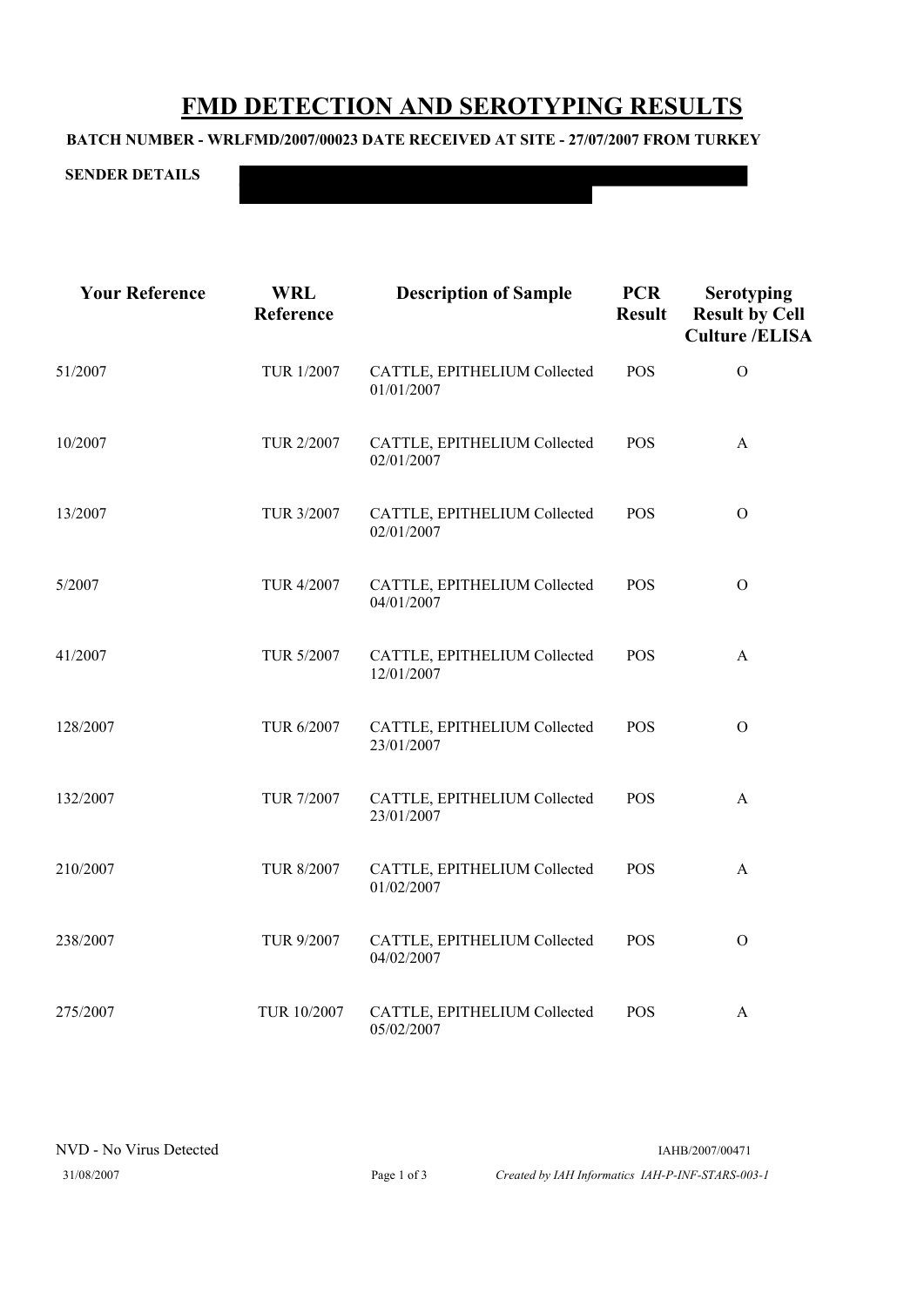| <b>Your Reference</b> | <b>WRL</b><br>Reference | <b>Description of Sample</b>               | <b>PCR</b><br><b>Result</b> | <b>Serotyping</b><br><b>Result by Cell</b><br><b>Culture /ELISA</b> |
|-----------------------|-------------------------|--------------------------------------------|-----------------------------|---------------------------------------------------------------------|
| 284/2007              | TUR 11/2007             | CATTLE, EPITHELIUM Collected<br>13/02/2007 | <b>POS</b>                  | $\mathcal{O}$                                                       |
| 370/2007              | TUR 12/2007             | CATTLE, EPITHELIUM Collected<br>23/02/2007 | <b>POS</b>                  | A                                                                   |
| 357/2007              | TUR 13/2007             | CATTLE, EPITHELIUM Collected<br>25/02/2007 | <b>POS</b>                  | $\Omega$                                                            |
| 382/2007              | TUR 14/2007             | CATTLE, EPITHELIUM Collected<br>26/02/2007 | <b>POS</b>                  | $\mathcal{O}$                                                       |
| 379/2007              | TUR 15/2007             | CATTLE, EPITHELIUM Collected<br>01/03/2007 | <b>POS</b>                  | $\Omega$                                                            |
| 416/2007              | TUR 16/2007             | CATTLE, EPITHELIUM Collected<br>08/03/2007 | POS                         | $\mathcal{O}$                                                       |
| 432/2007              | TUR 17/2007             | CATTLE, EPITHELIUM Collected<br>13/03/2007 | <b>POS</b>                  | <b>NVD</b>                                                          |
| 446/2007              | TUR 18/2007             | CATTLE, EPITHELIUM Collected<br>15/03/2007 | <b>POS</b>                  | $\Omega$                                                            |
| 466/2007              | TUR 19/2007             | CATTLE, EPITHELIUM Collected<br>19/03/2007 | <b>POS</b>                  | <b>NVD</b>                                                          |
| 529/2007              | TUR 20/2007             | GOAT, EPITHELIUM Collected<br>23/03/2007   | <b>POS</b>                  | $\Omega$                                                            |
| 488/2007              | TUR 21/2007             | SHEEP, EPITHELIUM Collected<br>26/03/2007  | <b>NEG</b>                  | <b>NVD</b>                                                          |
| 494/2007              | TUR 22/2007             | SHEEP, EPITHELIUM Collected<br>26/03/2007  | <b>POS</b>                  | <b>NVD</b>                                                          |
| 504/2007              | TUR 23/2007             | SHEEP, EPITHELIUM Collected<br>27/03/2007  | <b>POS</b>                  | $\Omega$                                                            |

31/08/2007 Page 2 of 3 *Created by IAH Informatics IAH-P-INF-STARS-003-1*